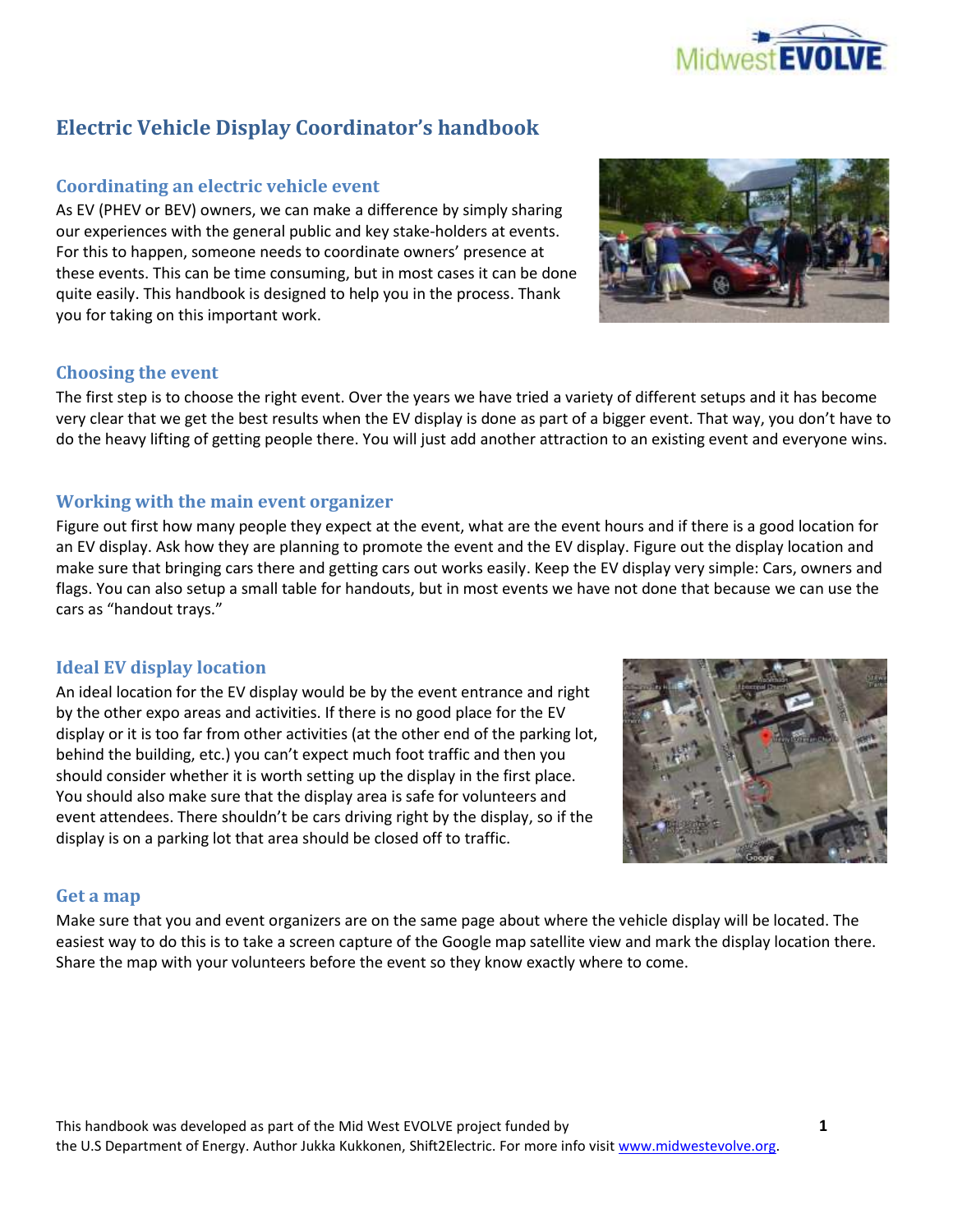

# **Goldilocks' rules on vehicles and shifts**

Keep the event very simple for the volunteers. One of the mistakes that volunteer organizations make is that they burn out their volunteer base by asking them to do too much. Remember that even though you might be organizing just one or two events, there are other events where these people will volunteer and we want to keep our "volunteer footprint" as small as possible to not tax the volunteers too much.

**Number of cars:** The first rule is that you should always match the number of vehicles with the size of the event. For example, for small events 3-5 vehicles will most likely be the right number. If the vehicle display is part of larger full day outdoor fair, 6-10 vehicles might be a better number.

**Shifts:** If the event lasts over four hours, I would recommend splitting it to more than one shift. So, if you have a six hour display and you want to have five vehicles there all the time, you need five volunteers with vehicles there for the first three-hour shift and another five for the second shift, so 10 volunteers with vehicles altogether.

**Variety:** You can work to try to make sure that you have a variety of different vehicle makes and models at the event, but in the end I would recommend being flexible with that. We want volunteers to choose events that they are interested in and that work with their schedule and if this means that we have two or three of the same models there, so be it.

**Minimize time commitment:** We also have to be respectful of people's time so if there is an easy access to the display area, don't ask the volunteers to arrive earlier than 15 minutes before the event starts.

### **Event promotion among members and volunteer signup**

For smaller events, the Facebook event post might be good enough for finding and coordinating the volunteers. Just ask volunteers to post to a comment section what kind of vehicle they are planning to bring. If there is more than one shift, I would recommend using an online volunteer coordination tool like Signup.com. We have successfully used this system for years and it provides the right basic tools for requesting and scheduling volunteer shifts, even for multi day events like our State Fair display.

### **Communication with the volunteers**

Make sure to send a confirmation email to volunteers a week before the event. In this email, you should provide event details (times, location etc.), a map of the specific display location and any other valuable information about the event. We often also remind our volunteers that they don't have to know everything, but they are there mainly to share their stories and information about why and how they drive electric. Naturally you should provide your contact information in this email so volunteers can get a hold of you if they have any questions or if their schedule changes.

### **Flags**

Make sure your EV display is noticed. One of the best ways to do that is to use signs and flags by your vehicles. Otherwise people might not recognize this as any sort of special display. Simple teardrop flags are relatively inexpensive. It doesn't really matter that much what the text on them says as long as they are colorful and look nice. If your display is outside of the main expo area, see if there is an easy way to set up some wayfinding signs.





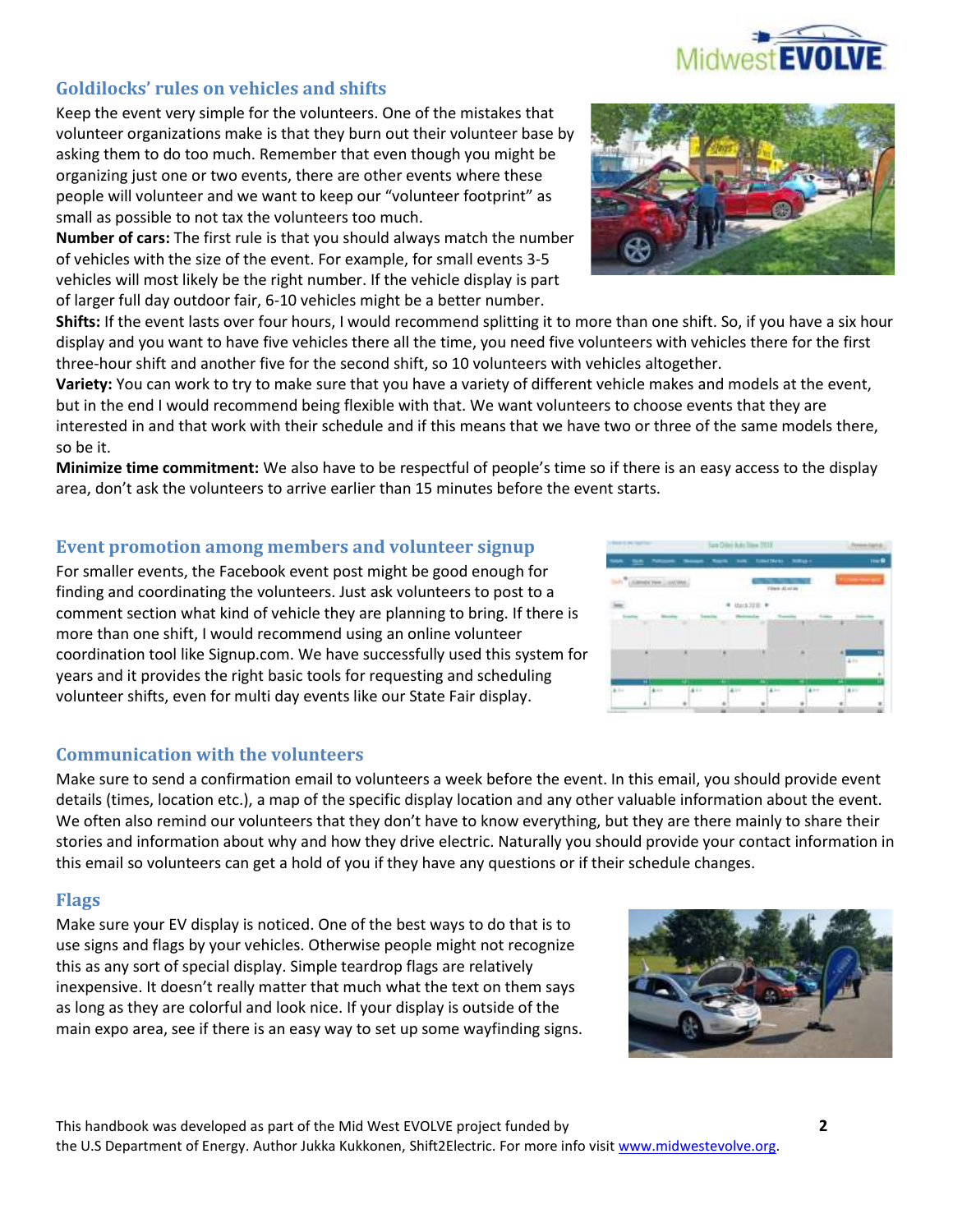

# **Handouts**

.

Be choosy on what you hand out to people. Often less is more. In Minnesota, we don't normally hand out anything to people unless we have had good discussions with them and we know that they are interested in the topic. Two of the most powerful handouts that we use are the MN EV Owners business cards and EV Info List

#### **MNEVO business card is our multi tool**

The front of the card has our logo and links to our Facebook group page and our webpage.

The back of the card has our short resources list. We use this list when talking with people and point them toward specific resources that will provide good information for their questions/challenges:

[www.MNEVBuyer.com](http://www.mnevbuyer.com/) Provides good general information for EV Buyers in Minnesota.

[www.MNCharging.org](http://www.mncharging.org/) portal provides direct links for people to their electric utility's electric vehicle information pages.

[www.PlugShare.com](http://www.plugshare.com/) provides the most comprehensive and up to date mapping tool for people to find all public charging stations.

[www.WorkplaceCharging.com](http://www.workplacecharging.com/) provides good information for people who are wondering how to get charging at their workplaces.



[www.MultiHousingCharging.com](http://www.multihousingcharging.com/) provides good information about charging for those living in an apartment building or a condominium.

#### **EV Info List**

This table lists all EVs available in the Midwest and provides pricing and technical specs for easy comparisons. This is an excellent tool for our volunteers because they don't have to remember any of the specs and they can use this to talk with the event attendees to see which vehicles would most likely fit best for their use cases. Everyone uses their car a bit differently and people have their personal preferences, so with this tool it is easier for the volunteers to talk about all other EVs in addition to just the one that they own and drive. This has been very well received both by our volunteers and event attendees when we have used these at a variety of different event settings. Again, we don't just hand these out to all people who walk by our display, but only to those that are really interested in EVs. It provides structure and value to our discussions with people. EV display coordinators can download the latest list in pdf format from [www.EVInfoList.com](http://www.evinfolist.com/) and print the right amount for that specific event. In addition to the Midwest EV Info List you can also find there the US EV Info List and some other useful links.

|                                                                                                                           | <b>Service</b>     |                  |               |                          |                |                                                                                                |                                                                                                |                                                                     |                              |                                                                                                |                                                                                                |                                                                                                |                                                                     |                      |                     |                          |                |                                                   |                |
|---------------------------------------------------------------------------------------------------------------------------|--------------------|------------------|---------------|--------------------------|----------------|------------------------------------------------------------------------------------------------|------------------------------------------------------------------------------------------------|---------------------------------------------------------------------|------------------------------|------------------------------------------------------------------------------------------------|------------------------------------------------------------------------------------------------|------------------------------------------------------------------------------------------------|---------------------------------------------------------------------|----------------------|---------------------|--------------------------|----------------|---------------------------------------------------|----------------|
| $^{36}$                                                                                                                   | $\sim$             | $^{**}$          | $\sim$        |                          |                | my Lista Law                                                                                   |                                                                                                | $-$                                                                 | <b>Toronto</b><br>and a<br>ж | <b>National</b>                                                                                | $\sim$<br>$-$                                                                                  | tell T bett<br>立面                                                                              | <b>County</b><br>m                                                  | <b>South 1</b><br>38 | <b>Service</b><br>m | <b>STORY</b>             |                | <b>Si</b><br><b>Telef Indian</b><br>$\rightarrow$ |                |
| $\sim$                                                                                                                    | <b>DEED</b>        |                  | ٠             |                          | and the        | ٠                                                                                              | <b>START</b>                                                                                   | <b>HEAR</b>                                                         | <b>SHOW:</b>                 | $\sim$                                                                                         | $\sim$                                                                                         | 188                                                                                            | ٠                                                                   | ٠                    | mi.                 | <b>HART</b>              | $-1$           | $\sim$                                            |                |
| $-$                                                                                                                       |                    |                  | ×             |                          | $-1 - 1 = 0$   |                                                                                                | <b>START</b>                                                                                   | $-1$                                                                | <b>STATE</b>                 | $\sim$                                                                                         | <b>Accept</b>                                                                                  | 14                                                                                             | ٠                                                                   |                      | $\sim$              | <b>SECRET</b>            |                | $\sim$                                            | m              |
| $-$                                                                                                                       | ÷                  |                  | ÷             |                          | deal and       | m                                                                                              | <b>Service</b>                                                                                 |                                                                     | come il statement            | $\rightarrow$                                                                                  | $\rightarrow$                                                                                  | $1 + 1$                                                                                        | $\sim$                                                              |                      | $\frac{1}{2}$       | -map                     | $\equiv$       | $\sim$                                            |                |
| $\frac{1}{2}$                                                                                                             | <b>Delivering</b>  | <b>Support</b>   | ٠             |                          | 44-1-46        | ٠                                                                                              | <b>GLASS</b>                                                                                   | $-$                                                                 | -                            | $\overline{a}$                                                                                 | $\frac{1}{2} \left( \frac{1}{2} \right) \left( \frac{1}{2} \right) \left( \frac{1}{2} \right)$ | 144                                                                                            | ٠                                                                   | ٠                    | ÷                   | $\cdots$                 | $\rightarrow$  | $\rightarrow$                                     |                |
| $\sim$                                                                                                                    | $\frac{1}{2}$      | <b>AGES</b>      | $\sim$        | <b>GALL</b>              | <b>Sellen</b>  | $\sim$                                                                                         | to all                                                                                         | man 1                                                               | <b>Service</b>               | $\sim$                                                                                         | $\frac{1}{2}$                                                                                  | 191                                                                                            | $\sim$                                                              | ٠                    | 44                  | <b>STAR</b>              | $\rightarrow$  | $\frac{1}{2}$                                     | $\sim$         |
| $\rightarrow$                                                                                                             | $\rightarrow$      |                  | ٠             |                          | $200 - 100$    | $\sim$                                                                                         | <b>SHOW:</b>                                                                                   | $m = 1$                                                             | <b>CALLES</b>                | $\equiv$                                                                                       | $\rightarrow$                                                                                  | 181                                                                                            | $\frac{1}{2} \left( \frac{1}{2} \right) \left( \frac{1}{2} \right)$ | ٠                    | m                   | $-10.00$                 | $\rightarrow$  | ٠                                                 | $\equiv$       |
|                                                                                                                           |                    | <b>FEBRUARY</b>  |               |                          |                |                                                                                                |                                                                                                |                                                                     |                              |                                                                                                |                                                                                                |                                                                                                |                                                                     |                      |                     |                          |                |                                                   |                |
| $\rightarrow$                                                                                                             | $\equiv$           | والقاعد          | ٠             | $-0.01$                  | m              | $\sim$                                                                                         | $-0.00$                                                                                        | $-0.001$                                                            | <b>CALL ON</b>               | $\sim$                                                                                         | $\rightarrow$                                                                                  | $-11$                                                                                          | $\sim$                                                              | ×                    | $\rightarrow$       | $-$                      | $\equiv$       | $\sim$                                            | $\blacksquare$ |
| $\frac{1}{2} \left( \frac{1}{2} \right) \left( \frac{1}{2} \right) \left( \frac{1}{2} \right) \left( \frac{1}{2} \right)$ | $\ddot{}$          | 62.00            | $\mathbb{R}$  | $\sim$                   | -mail          | $\rightarrow$                                                                                  | 1000                                                                                           | 3.00                                                                | 10.40                        | $\overline{a}$                                                                                 | $\rightarrow$                                                                                  | 183                                                                                            | $\frac{1}{2}$                                                       | ۰                    | $\overline{a}$      | $\rightarrow$            | $\frac{1}{2}$  | $\rightarrow$                                     |                |
| <b>County</b>                                                                                                             | Telecom            |                  | $\sim$        | <b>START</b>             | <b>STEP</b>    | $\sim$                                                                                         | counter of                                                                                     | $-144$                                                              | <b>COMMERCIAL</b>            | $\sim$                                                                                         | $\sim$                                                                                         | 144                                                                                            | $\sim$                                                              | $\rightarrow$        | $\rightarrow$       | morti-                   | $\alpha$       | $\sim$                                            | $\frac{1}{2}$  |
| <b>Shake</b>                                                                                                              | <b>DESCRIPTION</b> | a Tua            | ٠             |                          | <b>SECTION</b> | $\blacksquare$                                                                                 | 1000                                                                                           | 3.44                                                                | <b>COLOR</b>                 | $\rightarrow$                                                                                  | $\blacksquare$                                                                                 | 144                                                                                            | $\alpha$                                                            | $\sim$               | $\rightarrow$       | <b>SALE</b>              | $\sim$         | $\sim$                                            | $\blacksquare$ |
| <b>STAR</b>                                                                                                               | <b>Section</b>     | <b>Subishing</b> | $\rightarrow$ | $\leftarrow$             | $\sim$         |                                                                                                | <b>HANG</b>                                                                                    |                                                                     | Jose L. Alcoho               |                                                                                                | $\sim$                                                                                         | -44                                                                                            | $\sim$                                                              | ٠                    | $\sim$              | $\rightarrow$            | $\sim$         | $\pm$                                             | $-$            |
| $\sim$                                                                                                                    | <b>Country</b>     | <b>COLOR</b>     | ٠             | <b>SHEET</b>             | $\sim$         | $\sim$                                                                                         | <b>START</b>                                                                                   | $-$                                                                 | <b>STATE</b>                 | $\sim$                                                                                         | $\sim$                                                                                         | 188                                                                                            | ۰                                                                   | $\sim$               | $\pm$               | <b>STAR</b>              | $\sim$         | $\sim$                                            | $-$            |
| <b>Sheet</b>                                                                                                              | <b>Security</b>    | æ                | ٠             |                          | $341 - 24$     | ٠                                                                                              | <b>START</b>                                                                                   |                                                                     | $144.1$ $24.46$              | $\equiv$                                                                                       | $\frac{1}{2}$                                                                                  | 1.41                                                                                           | $\sim$                                                              | ۰                    | $=$                 | case.                    | $\equiv$       | $\rightarrow$                                     | $\overline{a}$ |
| $\frac{1}{2}$                                                                                                             | Act (b)            |                  | ٠             |                          | $98 - 16$      | $\frac{1}{2}$                                                                                  | wom !                                                                                          | $-$                                                                 | <b>SHARE</b>                 | $\frac{1}{2}$                                                                                  | $\sim$                                                                                         | 14                                                                                             | $\alpha$                                                            | $\overline{a}$       | $\rightarrow$       | <b>SELE</b>              | $\equiv$       | $\sim$                                            |                |
| month.                                                                                                                    | <b>SHAPPER</b>     |                  | ٠             |                          | they if your   | $\alpha$                                                                                       | month.                                                                                         | -                                                                   | department                   | $\sim$                                                                                         | $\rightarrow$                                                                                  | $+44$                                                                                          | $\alpha$                                                            | ÷                    | $\sim$              | $\cdots$                 | $\equiv$       | $\sim$                                            |                |
| <b>Senior</b>                                                                                                             | $\sim$             |                  | ×             | $\sim$                   | <b>SHOP</b>    | $\sim$                                                                                         | <b>START</b>                                                                                   | 1000                                                                | <b>START</b>                 | $\rightarrow$                                                                                  | $\sim$                                                                                         | <b>SEERS</b>                                                                                   | $\sim$                                                              | boxe ed              | $\sim$              | $-1$                     | $\blacksquare$ | $\sim$                                            |                |
| <b>Shown</b>                                                                                                              | <b>September</b>   | <b>MAGAZINE</b>  | ٠             | district                 | $-$            | $\sim$                                                                                         | $\frac{1}{2} \left( \frac{1}{2} \right) \left( \frac{1}{2} \right) \left( \frac{1}{2} \right)$ | $\frac{1}{2} \left( \frac{1}{2} \right) \left( \frac{1}{2} \right)$ | $rac{1}{2}$                  | $\overline{a}$                                                                                 | $\frac{1}{2}$                                                                                  | ٠                                                                                              | ۰                                                                   | ٠                    | $\rightarrow$       | -mail                    | $\rightarrow$  | $\rightarrow$                                     | ٠              |
| <b>SHARE</b>                                                                                                              | 18041144           |                  | ٠             | <b>SER</b>               | $\rightarrow$  | <b>ALC</b>                                                                                     | 1154                                                                                           | 11.140                                                              | <b>TOWER</b>                 | $\sim$                                                                                         | $\rightarrow$                                                                                  | ٠                                                                                              | ٠                                                                   | ٠                    | $^{16}$             | <b>SEA</b>               | $\sim$         | $\sim$                                            | ٠              |
| $\blacksquare$                                                                                                            | <b>WELL</b>        | œ<br>فتنطف       | $\alpha$      | $\overline{\phantom{a}}$ | 쎀              | stress.                                                                                        | $\frac{1}{2} \left( \frac{1}{2} \right) \left( \frac{1}{2} \right) \left( \frac{1}{2} \right)$ | $-1$                                                                | 10000                        | $\frac{1}{2} \left( \frac{1}{2} \right) \left( \frac{1}{2} \right) \left( \frac{1}{2} \right)$ | <b>CAR CHECK</b>                                                                               | $\frac{1}{2} \left( \frac{1}{2} \right) \left( \frac{1}{2} \right) \left( \frac{1}{2} \right)$ | $\sim$                                                              | $\scriptstyle\rm m$  | $\rightarrow$       | $\overline{\phantom{a}}$ | $\frac{1}{2}$  | mm +                                              |                |
| $\sim$                                                                                                                    | sec.               | æ                | a.            |                          |                | Last Links                                                                                     | <b>START</b>                                                                                   | $-41$                                                               |                              | $2546 - 4646$                                                                                  | ages (                                                                                         | <b>Service</b>                                                                                 | $\alpha$                                                            | $\sim$               | $\equiv$            | $\rightarrow$            | $\equiv$       | <b>COLOR</b>                                      | <b>STAR</b>    |
| $-100$                                                                                                                    | <b>Internet</b>    |                  |               | $\sim$                   | $-100$         | $-100$                                                                                         | 1444                                                                                           | $-$                                                                 | $-$                          | $-$                                                                                            | <b>Contract</b>                                                                                | $\sim$                                                                                         | ٠                                                                   |                      | $\sim$              | $\sim$                   | $\cdots$       | ment of                                           | $-$            |
| $\frac{1}{2} \left( \frac{1}{2} \right) \left( \frac{1}{2} \right) \left( \frac{1}{2} \right)$                            | <b>Service</b>     |                  | ÷             | <b>COMPANY</b>           | <b>Canada</b>  | $\rightarrow$                                                                                  | <b>START</b>                                                                                   | -                                                                   |                              | ÷                                                                                              | $\frac{1}{2}$                                                                                  | 144                                                                                            | ÷                                                                   | $\sim$               | ÷                   | -man                     | $\overline{a}$ | $\frac{1}{2}$                                     |                |
| <b>COLL</b>                                                                                                               | <b>SECU</b>        | <b>KELL!</b>     | ÷             | <b>SHE</b>               | <b>Select</b>  | <b>ALC</b>                                                                                     | <b>START</b>                                                                                   | $\sim$                                                              | $\frac{1}{2}$                | $\sim$                                                                                         | $\sim$                                                                                         | $-11$                                                                                          | ٠                                                                   | ×                    | $^{+}$              | $-$                      | $\sim$         | $\sim$                                            | $\rightarrow$  |
| $-$                                                                                                                       | <b>CALLS</b>       |                  | ÷             | <b>STATE</b>             | $-$            | $\frac{1}{2} \left( \frac{1}{2} \right) \left( \frac{1}{2} \right) \left( \frac{1}{2} \right)$ | state of                                                                                       | $-$                                                                 | <b>CALLS</b>                 | $\sim$                                                                                         | $\sim$                                                                                         | 199                                                                                            | ٠                                                                   | ÷                    | in a                | $-1$                     | $\frac{1}{2}$  |                                                   |                |
| $\sim$                                                                                                                    | <b>Ballion</b>     |                  | ٠             | 100                      | <b>AM</b>      | $\sim$                                                                                         | <b>GLACIE</b>                                                                                  | $\cdots$                                                            | <b>State</b>                 | $\equiv$                                                                                       | $\blacksquare$                                                                                 | 183                                                                                            | ٠                                                                   | ٠                    | 100                 | <b>SECURITY</b>          | $\equiv$       | to:                                               |                |
|                                                                                                                           |                    |                  |               |                          |                |                                                                                                |                                                                                                |                                                                     |                              |                                                                                                |                                                                                                |                                                                                                |                                                                     |                      |                     |                          |                |                                                   |                |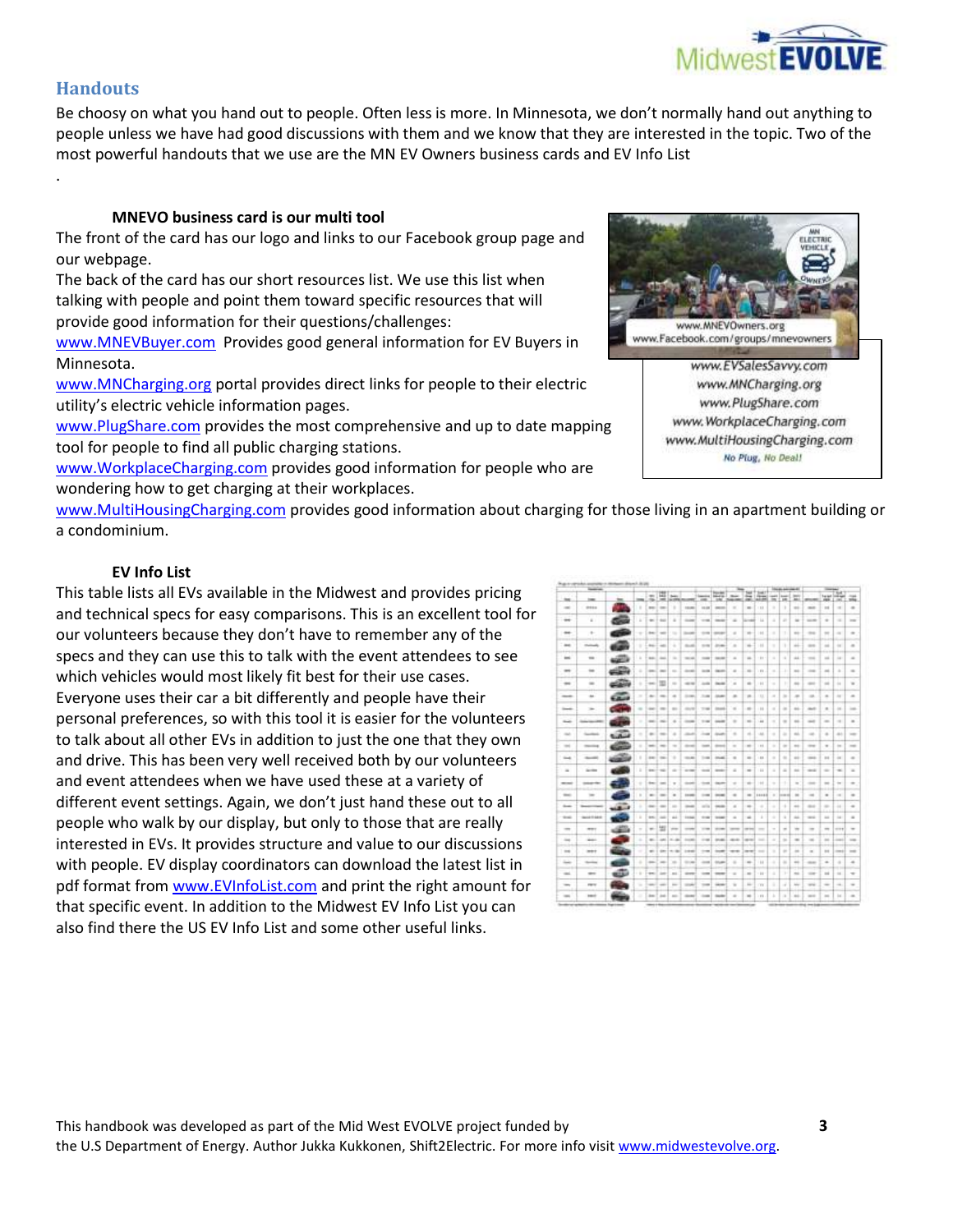

# **The day of the event**

As a coordinator, be at the location about 30 minutes before the event starts. Set up the flags, check that your earlier display plan works and make sure that it is easy for your volunteers to drive there and park their cars. One small thing that people often forget is sunscreen, so make sure you have one bottle available. You will be standing outside for several hours so sun protection is needed. Then it is show time. Engage with people lightly and be available to answer any questions they have. One of the best ways to engage with people is to just ask "Have you driven an electric car yet?" and then let them know that you are an electric car owner yourself. Usually discussion starts pretty easily from there if people are interested in learning more. If you come across negative people who seem to be there mostly to argue, just end the discussion quickly and wish them a good day. Enjoy the day and make sure your volunteers have everything they need. If the weather does not cooperate, consult with the main event organizer on the proper course of action. There is no shame in cancelling or taking the display down early if the poor weather keeps people indoors. Sometimes you might be in a





location that doesn't naturally get a lot of foot traffic, and we have sometimes had some volunteers move to areas of higher foot traffic to let people know about the electric vehicle display. Consult with main event coordinator if needed.

#### **Share it**

Only a small number of people from your group can take part in the event, so make sure to take photos and post them on social media to share with others. This promotes your efforts to the general public and encourages your members to participate in future events.